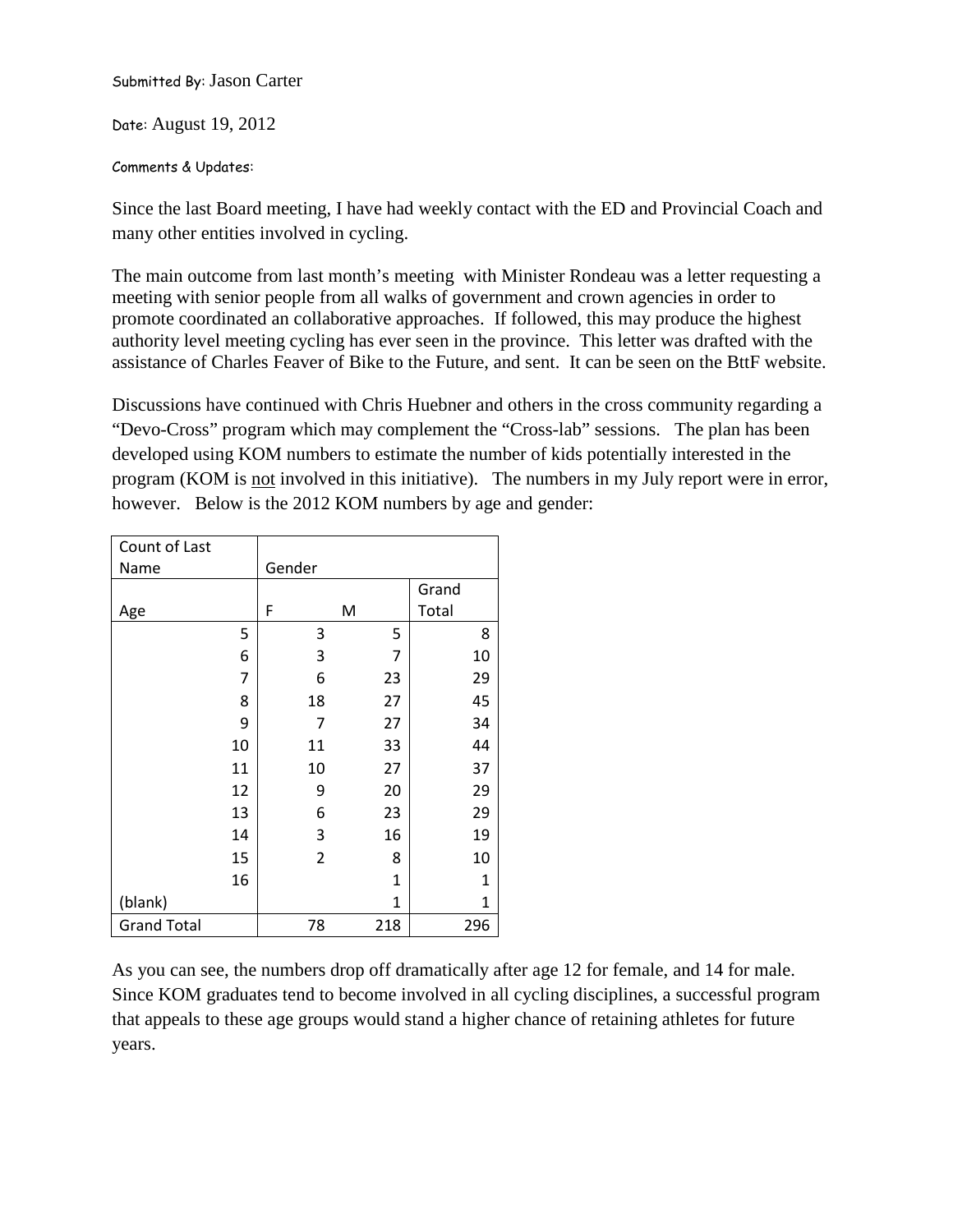As of writing, a Cross development program, either for "Kids of Cross" or "Devo-Cross" has not yet been finalized.

Phase 2 of the Can-Bike video project - the finish editing of the remaining Can-Bike chapters – proceeds. The high definition video has been obtained from the original camera person, and is being evaluated by other professionals.

Tom Thiessen from Manitobascore.com contacted every Board member looking for content for its publication and re-launch of its website. After some discussion about the fit of cycling in a publication mostly devoted to game sports like football and baseball, photos and short synopses were provided for a "Supporting Cast Volunteer" (Currie Gillespie) and an athlete in the "Top Ten" (Chris Prendergast) sections.

Since the last Board meeting, I attended the Road Provincials (hot, hot, hot), Brandon MTB Cup race (great fun, great course), the TTT (we need more of these), the ITT provincials (wonderful location and organization), the Back 40 (wonderful course), and the Crit Provincials (expertly run). It is quite evident that even in the midst of summer, athletes want to race!

Much time was spent with the ED, Bookkeeper and the Auditor about the presentation of the financial reports ending on March 2012. The reports needed to reflect the budget structure and grants from Sport Manitoba. The ED will go over the reports in detail at this Board meeting.

The Woodhaven Community Club has been secured for the Town Hall and AGM on October  $20<sup>th</sup>$ . Although this is not the preferred venue, it is clean, bright, and more than adequate for our needs.

Representatives from Ciclovia and Downtown Winnipeg Biz contact us about putting on a Crit race on the Legislative grounds. Although the province was apparently on side, the preparation time was extremely short, obtaining a race organizer and volunteers was unlikely, and there were concerns about the pavement and parking. It is reported that the Leg will have its roads repaved next year, and meetings will be held with Ciclovia to discuss how to get this race onto the 2013 race calendar.

I attended the BttF monthly meeting where discussion concerned the letter to the Minister and other areas of common interest with MCA. Most of the meeting concerned, however, the administration of BttF. From the MCA's point of view, a strong advocacy organization that is in the forefront of the public's mind when cycling matters are discussed is a major benefit to the MCA. Simply due to the name, "Manitoba Cycling Association", the organization is thought to cover all matters related to cycling, not just racing. A strong and financially viable BttF, or rebranded "Bike Manitoba" organization, would relieve the MCA from some obligation for providing such services.